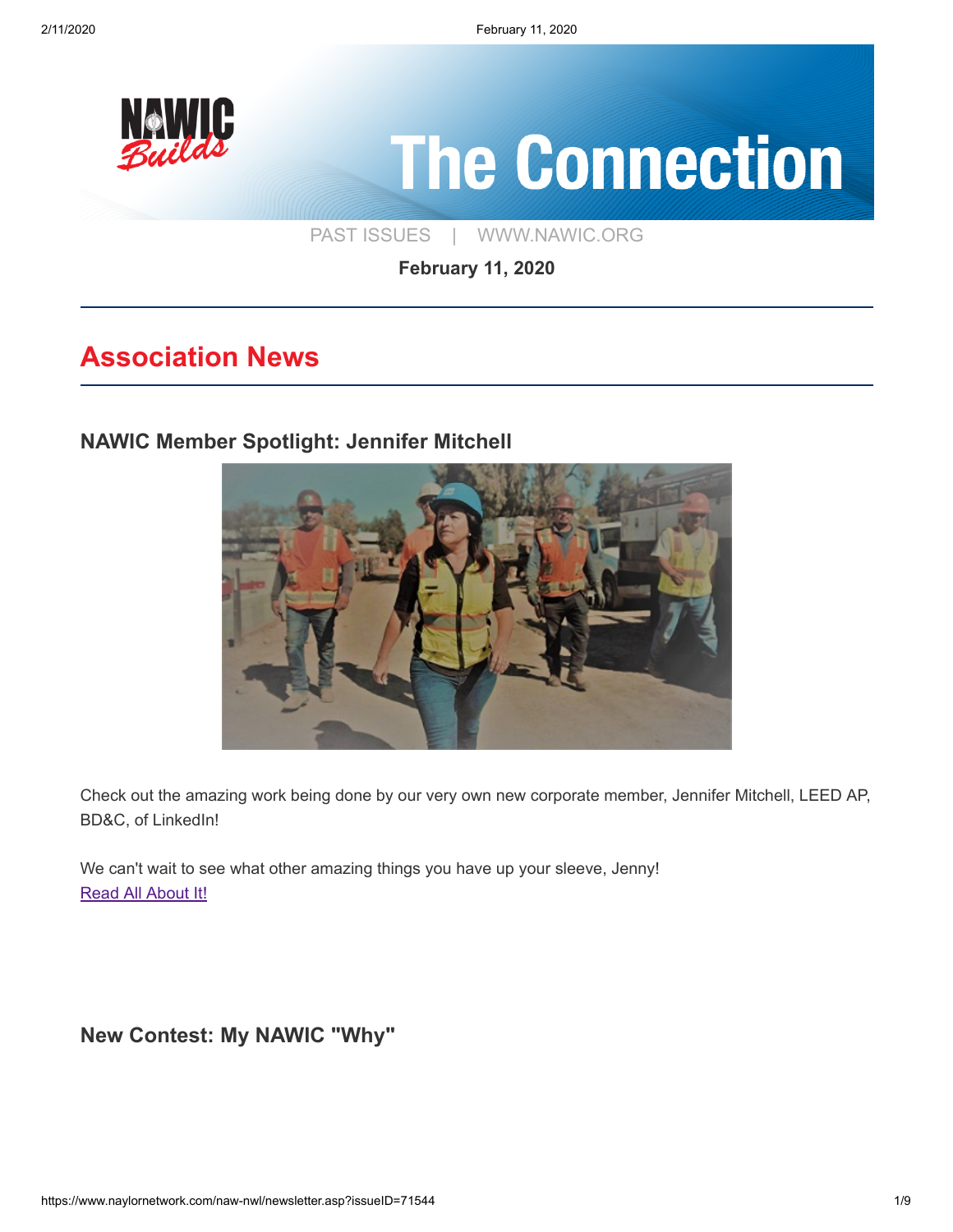

We have something new and exciting to share! Our partner, Dovetail Workwear, has graciously offered a \$150 giftcard for us to use in a giveaway for our members. We look forward to seeing your submissions!

### **[Official Slate of 2020-21 Officer & Director Candidates!](https://www.naylornetwork.com/naw-nwl/pdf/2020_Officer_Candidates_(1).pdf)**

Announcing your 2020-21 Officer/Director candidates! [Learn More...](https://www.naylornetwork.com/naw-nwl/pdf/2020_Officer_Candidates_(1).pdf)

### **[NAWIC at CONEXPO-CON/AGG 2020](https://www.naylornetwork.com/naw-nwl/articles/index.asp?aid=601948&issueID=71544)**



VISIT US AT CONEXPO-CON/AGG MARCH 10-14, 2020 I LAS VEGAS, NV **BOOTH #GL10982** 



NAWIC will have a presence at the upcoming CONEXPO-CON/AGG 2020 in Las Vegas, March 10-14 and has partnered with CONEXPO-CON/AGG and Women of Asphalt (WofA) to host the following events: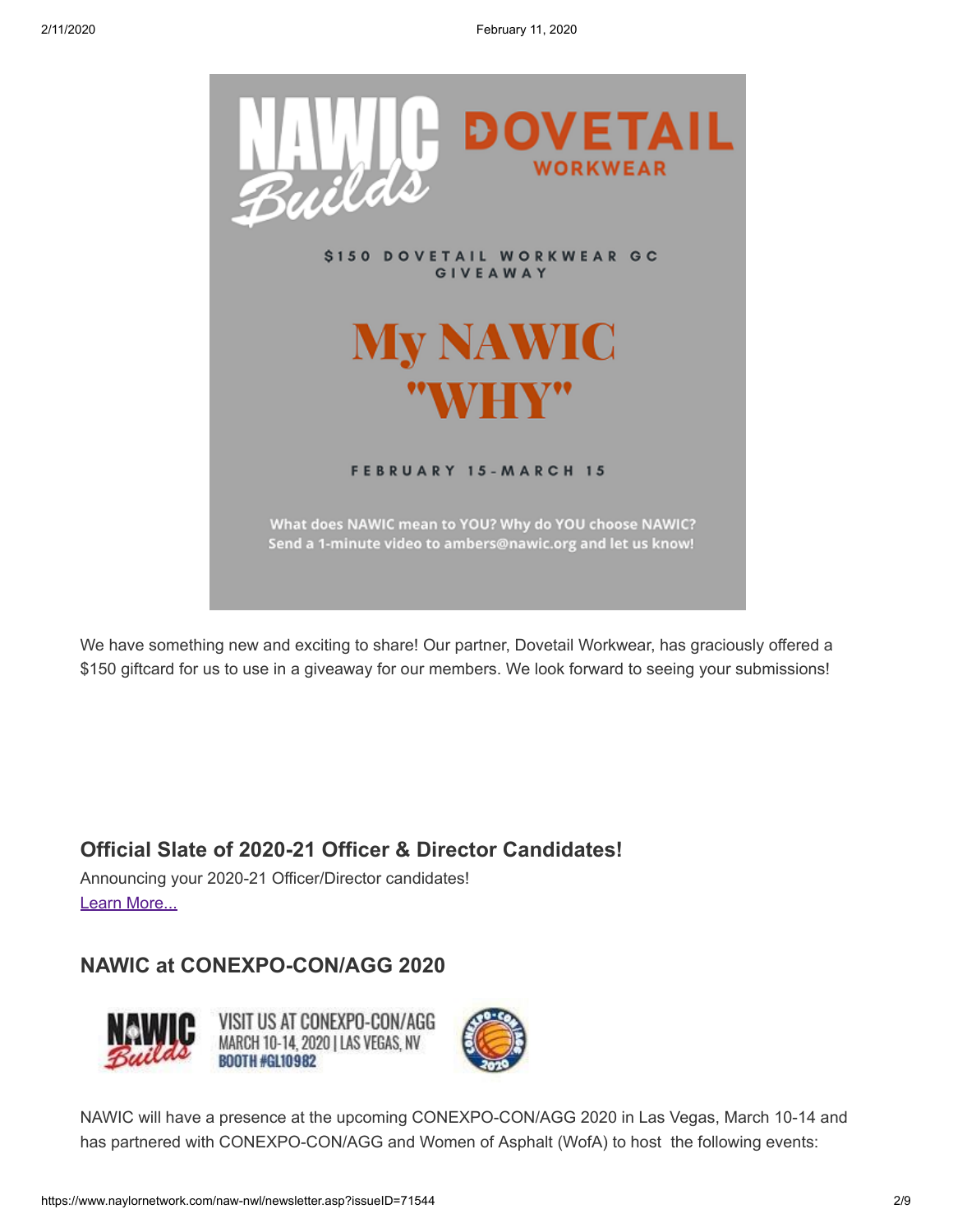2/11/2020 February 11, 2020

**Genders on the Jobsite Breakfast (Wednesday, March 11, from 9 – 10:30 a.m.):** Join us for a continental breakfast as we explore how women experience job site opportunities and challenges. Whatever your pronoun, the discussion will explore how everyone has a role in keeping job sites productive and safe for all workers. Expect a candid interview dialogue between national diversity advocate Vicki O'Leary and documentary film maker Lorien Barlow.

**Ask the Influencers — Panel Discussion & Meetup with Instagram's Most Popular Construction Minds (Wednesday, March 11, from 3:15 – 4:15 p.m.):** This panel discussion and networking event will feature Missy Scherber of T. Scherber Demolition & Excavating, Aaron Witt of BuildWitt, Keaton Turner of Turner Mining Group, and Stacey Tompkins of Tompkins Excavating, plus numerous other influencers in attendance. The panel will answer your most pressing questions on using social media to recruit new hires, developing your corporate values and culture, taking your marketing to the next level, and the changing face of the construction industry.

**Widening Your Workforce Executive Lunch Forum (Friday, March 13, from 11:30 a.m. – 1 p.m):** This session will feature a female executive panel offering insights on how to open the door to a wider workforce base. The moderator will engage the audience through brief interactive peer to peer discussions, as well as questions for the panelists and idea sharing as we explore how we make our culture match the needs and wants of our changing workforce.

Come see us at **Booth GL10982**, and get your tickets for the amazing events above [here](https://www.conexpoconagg.com/visit/what-to-see/#women-events).

#### **[WIC Week News Feed](https://us20.campaign-archive.com/home/?u=5ec7bd4db1ba84c03c4d02574&id=8d8c5a5635)**



Keep up-to-date with all things WIC Week! If you have missed an email (or maybe you didn't know there was an email list?!), there's an archive for that! [Learn More...](https://us20.campaign-archive.com/home/?u=5ec7bd4db1ba84c03c4d02574&id=8d8c5a5635)

#### **[NAWIC Builds Excellence Awards 2020](https://www.naylornetwork.com/naw-nwl/pdf/2020_Excellence_Awards_V3.pdf)**

 We are now accepting submissions for the 2020 NAWIC Builds Excellence Awards! Submissions are due no later than **May 1, 2020**. **[Apply Now!](https://www.naylornetwork.com/naw-nwl/pdf/2020_Excellence_Awards_V3.pdf)**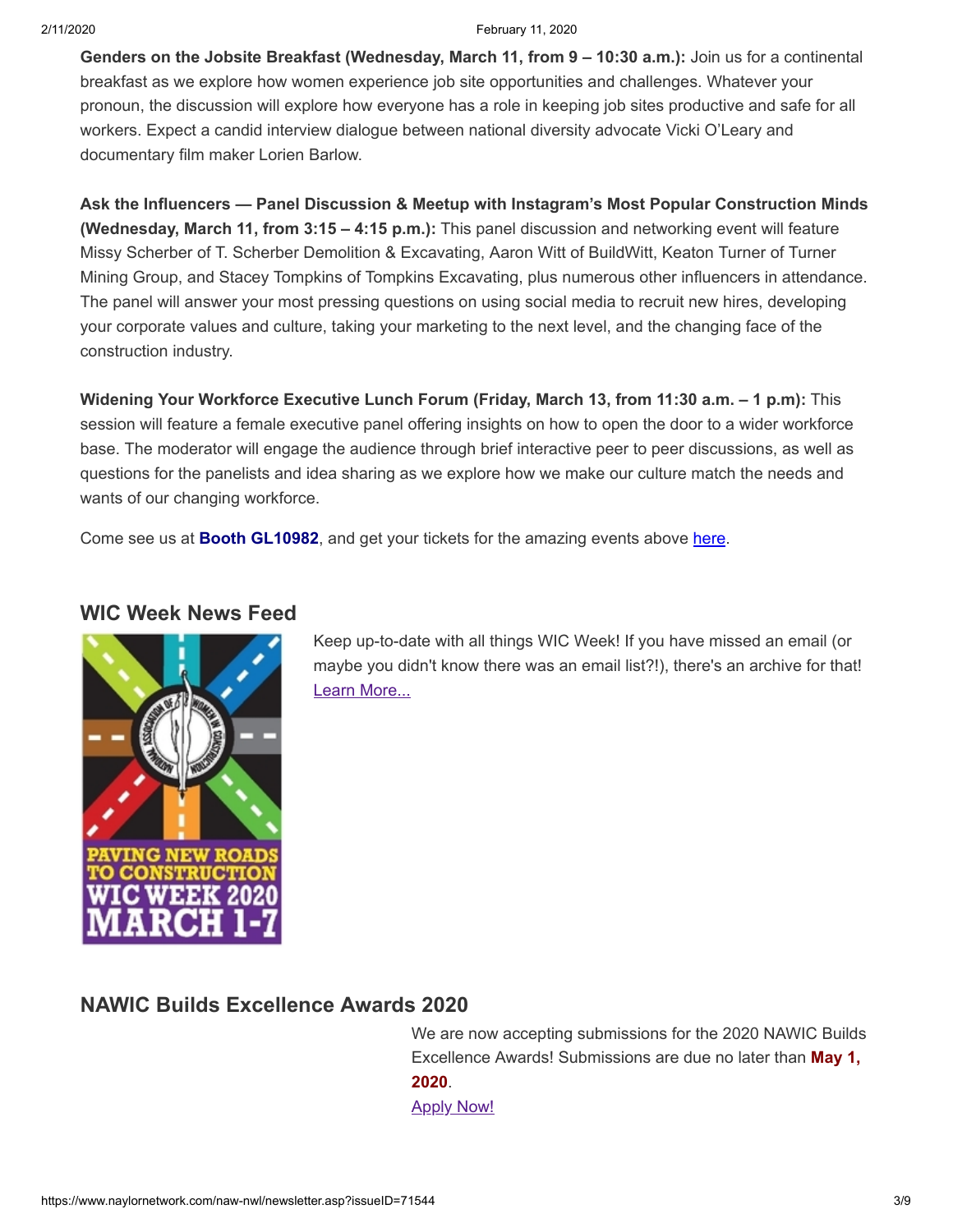

### **[2020 NAWIC Award Nomination Forms](https://www.nawic.org/nawic/Awards.asp)**

Each year, NAWIC awards three very special individuals with our annual awards: Future Leader, Lifetime Achievement and Member of the Year. Below, find a brief description of each award (nomination forms available on the NAWIC site - just click "Learn More").

**Future Leader:** Recognizes the outstanding efforts of a new NAWIC member who has been actively involved throughout their first two years.



**Lifetime Achievement:** Recognizes the outstanding efforts of a NAWIC member who has been actively involved throughout their NAWIC membership (min. 15 years).

**Member of the Year:** Recognizes the outstanding efforts of a NAWIC member who has been actively involved October 2018 — September 2019.

The recipient of each award will be *recognized at our Annual Conference in August.* **Deadline for submissions: June 1.**

**[Apply Now!](https://www.nawic.org/nawic/Awards.asp)** 

### **[2020 NAWIC Safety Excellence Award](https://www.naylornetwork.com/naw-nwl/pdf/2020_Safety_Excellence_Award_Application_(1).pdf)**

NAWIC's Safety & Health Awareness Committee is pleased to offer the Safety Excellence Award to distinguish NAWIC member companies who recognize safety as a corporate value and commitment. These companies have implemented excellent safety and health programs and innovative solutions for creating strong safety cultures within their organizations. The means of achieving this include owner/upper management commitment, proactive safety and health programs, consistent enforcement policies, employee training, management committee initiatives, and program implementation creativity/innovation.

**Applications are due April 30! [Apply Now!](https://www.naylornetwork.com/naw-nwl/pdf/2020_Safety_Excellence_Award_Application_(1).pdf)**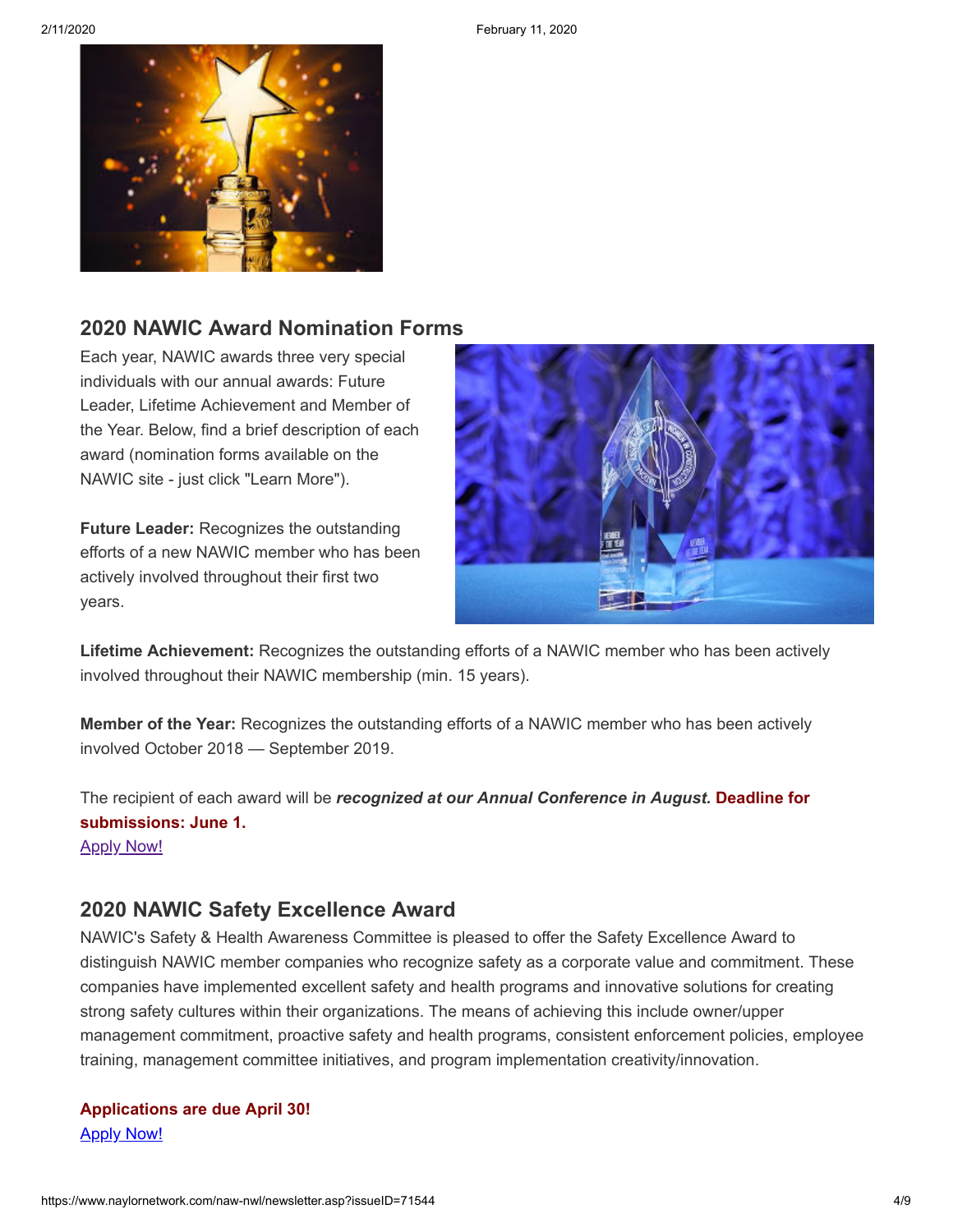### **[NAWIC PD&E Contest](https://www.naylornetwork.com/naw-nwl/pdf/NAWIC_PDE_Poster_2020.01.29_(1).pdf)**

Do you have opinions, thoughts or ideas on what our NAWIC PD&E Committee should be offering members? Here is your change to let your voice be heard! The National PD&E Committee is encouraging members to submit ideas for new and exciting development and learning opportunities that will enrich our member experience.

[Learn More...](https://www.naylornetwork.com/naw-nwl/pdf/NAWIC_PDE_Poster_2020.01.29_(1).pdf)

# **Education / Training**

#### **[NAWIC/ABACLG Joint Webinar](https://www.naylornetwork.com/naw-nwl/pdf/ABA.pdf)**



NAWIC and the American Bar Association Construction Law Group have joined together to provide a an exciting educational webinar with CLE credits!

This webinar - the topic of which is Enforcement and Exceptions to Limiation of Liability Clauses - will be cofacilitated by **NAWIC's very own Elizabeth Rosado and Monica Freeman.**

Read on for more details on this opportunity, offered **Feb. 27, 1 - 2:30 p.m. ET.**

[Learn More...](https://www.naylornetwork.com/naw-nwl/pdf/ABA.pdf)

**[Upcoming Webinars!](https://www.nawic.org/nawic/Webinars.asp)**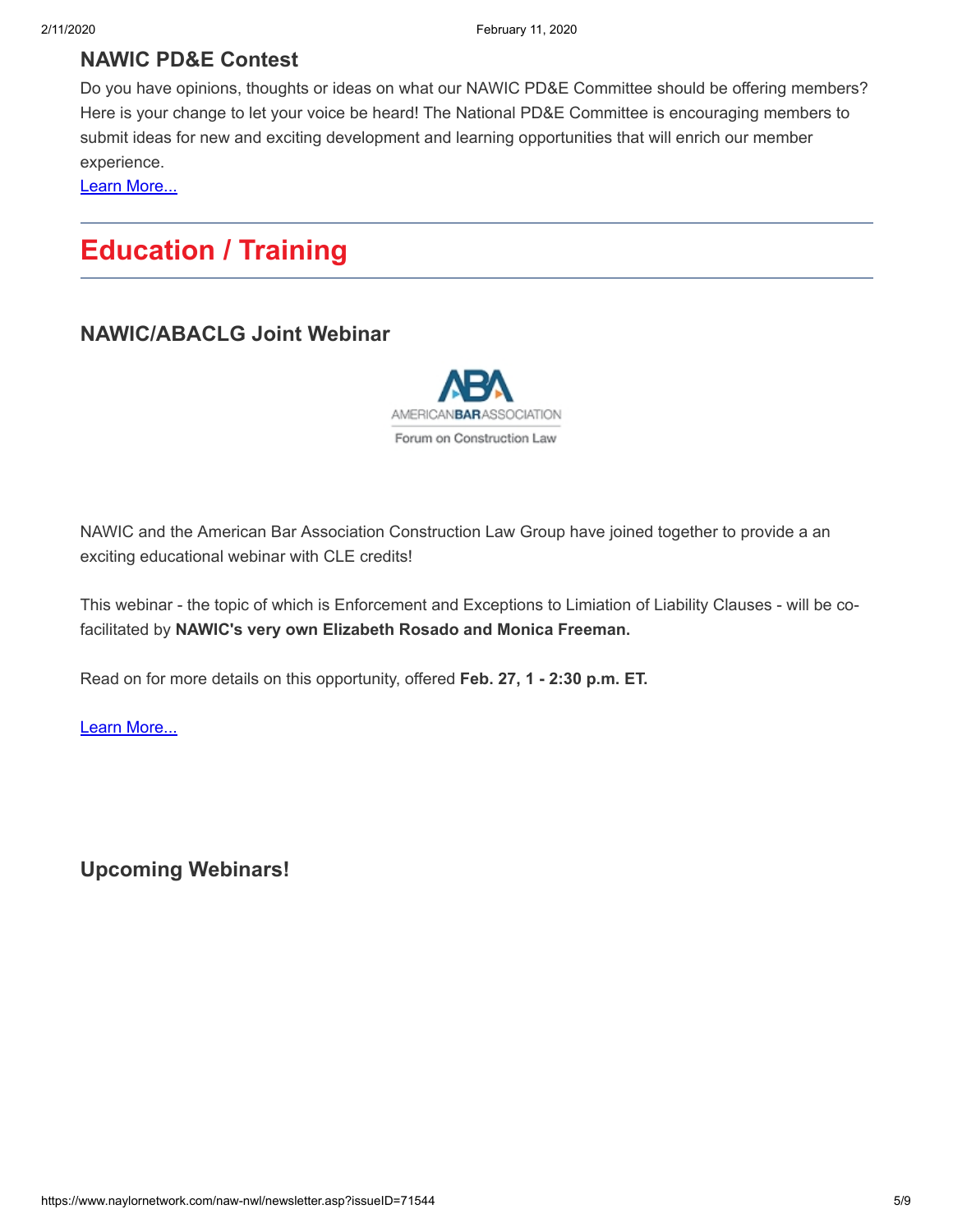|              | <b>FEBRUARY</b>                                                                    |
|--------------|------------------------------------------------------------------------------------|
| $-12$        | Region Director Onboarding Session 6: Chapter Elections<br>6 pm CST                |
| $-18$        | PD&E: Are You Ready For Your WIC Week Campaign?<br>11 am CST                       |
| - 19         | <b>Region Director Onboarding Session 7: Difficult Conversations</b><br>6 pm CST   |
| <b>MARCH</b> |                                                                                    |
| - 3          | Membership & Marketing: Community Involvement<br>1 pm CST                          |
| - 4          | Region Director Onboarding Session 8: Protecting Your Chapter's Assets<br>6 pm CST |
| - 17         | <b>PD&amp;E: Custom Marketing Strategies</b><br>11 am CST                          |
| - 18         | Region Director Onboarding Session 9: National Elections<br>6 pm CST               |
| $-25$        | Region Director Onboarding Session 10: National Strategic Plan<br>6 pm CST         |

Here's an updated Save the Date for our webinars for the remainder of February and March! [Learn More...](https://www.nawic.org/nawic/Webinars.asp)

# **NAWIC Benefits Spotlight**

### **[CyberOne Liability Program Now Available to NAWIC Members](https://www.naylornetwork.com/naw-nwl/articles/index.asp?aid=601828&issueID=71544)**



Rancho Mesa Insurance Services, Inc., a thirteen-time National Best Practices Insurance Agency is pleased to offer the CyberOne program to NAWIC members. The program is designed to provide cyber liability coverage to NAWIC member companies with annual revenues of up to \$50,000,000. [Learn More...](https://www.naylornetwork.com/naw-nwl/articles/index.asp?aid=601828&issueID=71544)

# **Industry Update**

### **[Brief: 2.7M Construction Jobs Could be Automated by 2057](https://www.constructiondive.com/news/report-27m-construction-jobs-could-be-automated-by-2057/571746/)**

The report found that there is automation potential for about 50% of carpenters' jobs, 42% for electricians, 50% for plumbers and 88% for operating engineers.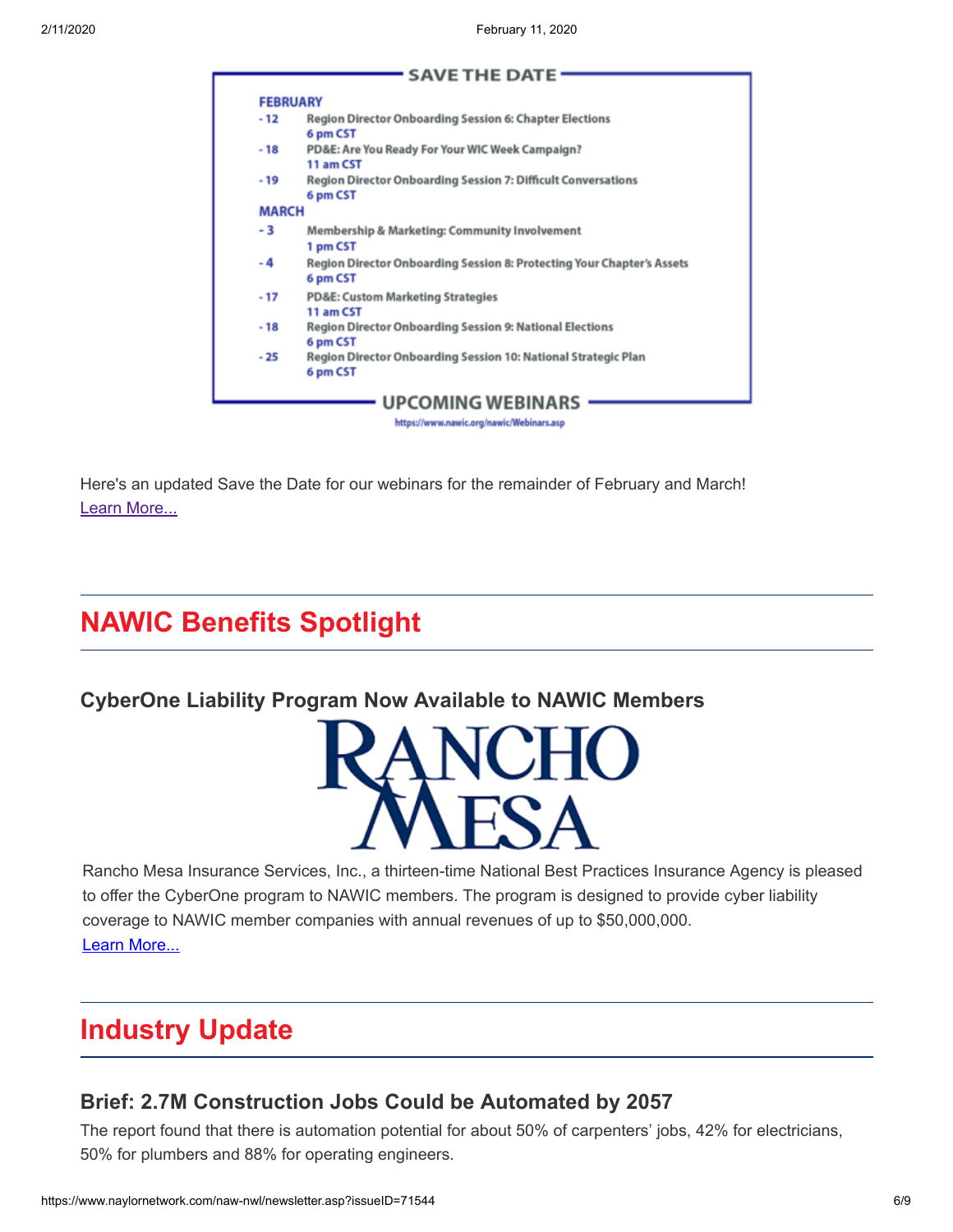### **[Design-Build Method Takes Hold in All States but Iowa, North Dakota](https://www.constructiondive.com/news/design-build-takes-hold-in-all-but-2-states/571951/)**

In the last 25 years, the design-build delivery method has caught on with not just contractors but also government officials, customers and jurisdictions across the country. The method is now allowed on at least some types of public projects in all but two states, Iowa and North Dakota. [Source: ConstructionDive.com](https://www.constructiondive.com/news/design-build-takes-hold-in-all-but-2-states/571951/)

**[Jobsites' Most Universal Hazard: Cell Phones](https://www.constructiondive.com/news/construction-most-universal-hazard-personal-cell-phones/571704/)**

The growing use of headphones, especially among young Americans, has left some construction companies scrambling to formulate policies for their use on the jobsite. [Source: ConstructionDive.com](https://www.constructiondive.com/news/construction-most-universal-hazard-personal-cell-phones/571704/)

# **Calendar**





### **[Region Director Onboarding Webinar: Session 7: Difficult](https://www.naylornetwork.com/naw-nwl/pdf/Region_Director_Onboarding_Feb_19.pdf) Conversations**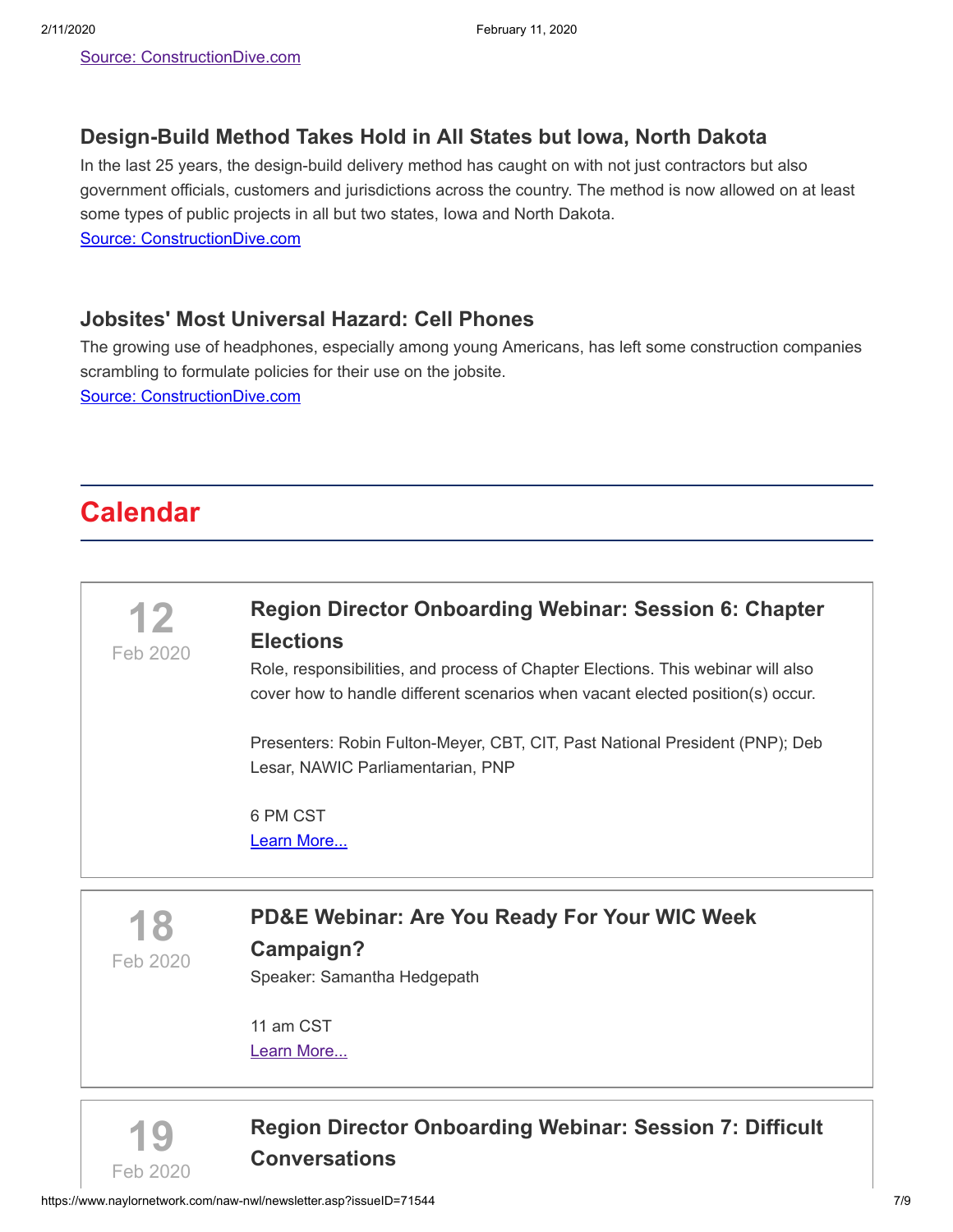#### 2/11/2020 February 11, 2020

What do you do when you've got a serious problem with another person that is affecting the common good? The idea of having a confrontation or an intervention can bring high levels of anxiety and dread - so much so that the much-needed conversation may never happen at all allowing bad behavior to continue. Learn how to handle these crucial conversations without high emotion or walk outs ensuring that all involved will experience positive outcomes.

Presenter: Angela Highland

Time: 6 PM CST [Learn More...](https://www.naylornetwork.com/naw-nwl/pdf/Region_Director_Onboarding_Feb_19.pdf)

**3** Mar 2020

# **[Membership & Marketing Webinar: Community](https://www.nawic.org/nawic/Webinars.asp) Involvement** 1 pm CST

[Learn More...](https://www.nawic.org/nawic/Webinars.asp)



# **[Region Director Onboarding Webinar: Session 8 -](https://www.naylornetwork.com/naw-nwl/pdf/Region_Director_Onboarding_Mar_4.pdf) Protecting Your Chapter's Assets**

You never saw it coming. It's always the last person you would imagine. The good news? There is a way to protect your chapter from the risk of embezzlement and other crime exposures by way of an insurance policy. Come learn about Crime Coverage and why it is an important consideration for your NAWIC chapter.

6 PM CST [Learn More...](https://www.naylornetwork.com/naw-nwl/pdf/Region_Director_Onboarding_Mar_4.pdf)

**18** Mar 2020

# **[Region Director Onboarding Webinar: Session 9 - National](https://www.nawic.org/nawic/Webinars.asp) Election** 6 PM CST

[Learn More...](https://www.nawic.org/nawic/Webinars.asp)

**19** Mar 2020

**[PD&E Webinar: Custom Marketing Strategies](https://www.nawic.org/nawic/Webinars.asp)** 11 AM CST [Learn More...](https://www.nawic.org/nawic/Webinars.asp)



**[Region Director Onboarding Webinar: Session 10 -](https://www.nawic.org/nawic/Webinars.asp) National Strategic Plan For Our Success** 6 PM CST